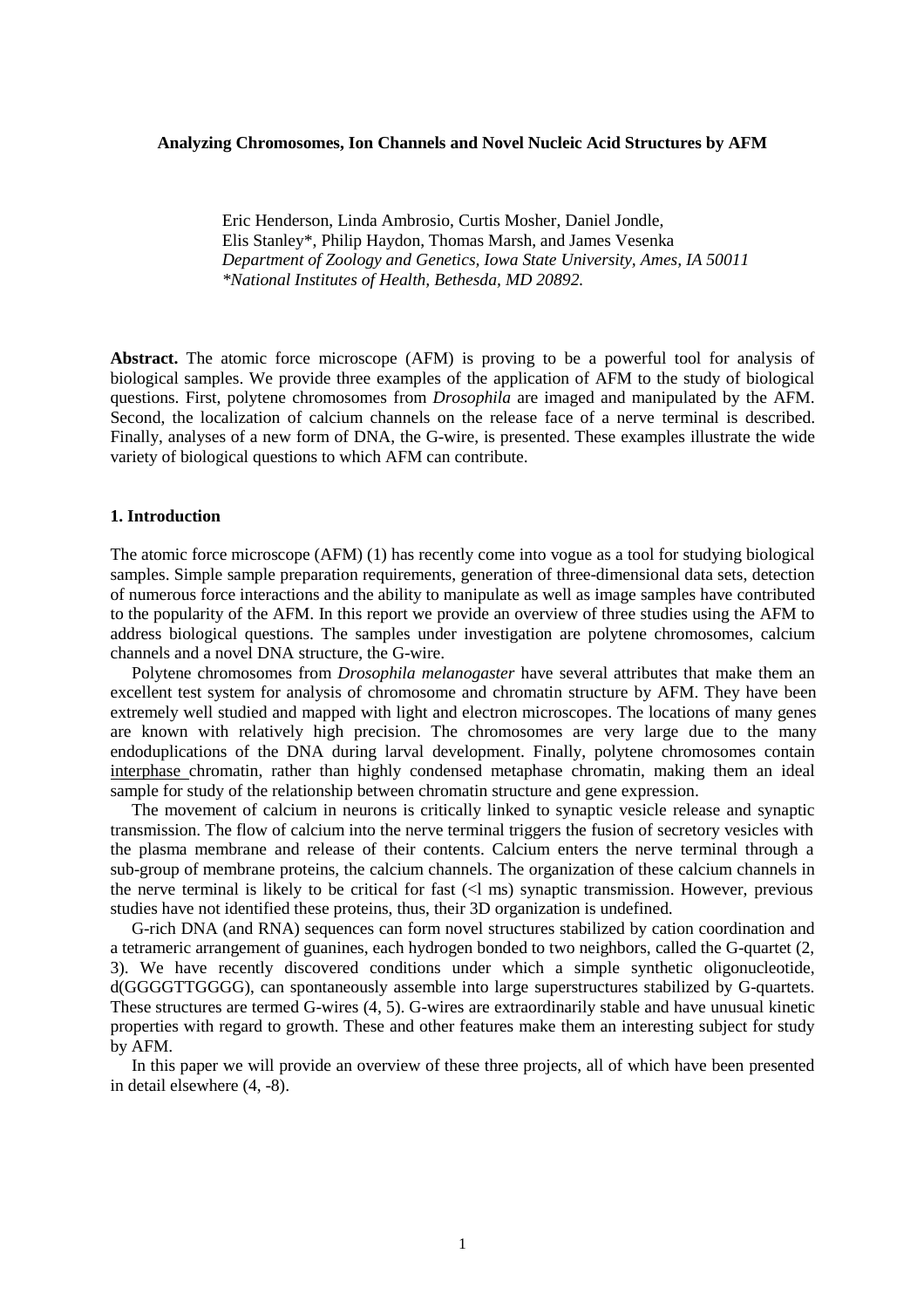# **2. Experimental**

# 2.1 Polytene Chromosome Preparation

Polytene chromosomes of salivary gland cells from *Drosophila melanogaster* were isolated and squashed as previously described (9). All of the imaging substrates were glass. Standard microscope slides (26 X 76 mm<sup>2</sup>), 12 mm<sup>2</sup> round coverslips (Fisher), and #1 glass coverslips; either 22 X 22 mm<sup>2</sup> or 22 X 44 mm<sup>2</sup> (Corning) were used. Some of the coverslips were acid washed. There was no apparent difference between the acid washed and the untreated coverslips.

### 2.2 Chick Giant Synapse Preparation

Chick ciliary ganglion presynaptic nerve terminals (the calyx) were prepared and the release face identified by fluorescence microscopy using the vital dye 4-Di-2-Asp as previously described (10-12). The specimen was kept wet and fixed prior to imaging. The  $N<sub>+</sub>$  type calcium channel toxin w-conotoxin GVIA (w-CTX), conjugated to biotin, was added to the preparation, allowed to bind to calcium channels, and the excess removed by rinsing. Streptavidin-gold (30 nm dia.) was added, allowed to bind to the biotinylated w-conotoxin, and the excess rinsed. Samples were then imaged in solution in contact mode as described below.

### 2.3 G-Wire Preparation

d(GGGGTTGGGG) was dissolved in the appropriate buffer (typically containing Na+ or K+ ions) as previously described (4, 5) at 1-10 mg/ml and incubated at 37°C for 12-24 h. After incubation the samples were diluted 1: 100 in 10 mM Tris-HCI, pH 7.5 and 1 mM  $MgCl<sub>2</sub>$ .

# 2.4 AFM Methods

All AFM was performed using a Nanoscope III (Digital Instruments, Inc.) equipped with a J or D scanner and using either standard silicon nitride tips, oxide sharpened tips or silicon tapping tips. In some cases a BioScope<sup>Tm</sup> (combined AFM/optical microscope) was used to facilitate localization of area of interest. Both contact and, when possible,  $TappingMode^{Tm}$  images were obtained. Images in air were typically collected at relative humidity  $\leq 10\%$ .

 Polytene chromosomes were imaged either in air, under water or in phosphate buffered saline (PBS) as previously described (7, 8). Chromosome dissection experiments were carried out in phosphate buffered saline (PBS). A typical dissection was achieved by disabling the slow scan axis at the region to be cut and maximizing both the force and the scan rate (13, 14, 15). By making small adjustments in the scan angle we were able to increase the size of the cuts. This process can be accomplished in less than 2 minutes.

 Chick ciliary ganglion presynaptic nerve terminal release faces were imaged in solution in contact mode. A statistical analysis of the occurrence of protuberances thought to correspond to gold particles in control and experimental samples was carried out (6). The relative spacing of the gold particles was measured using NIH Image (version 1.53).

 For G-wires, 10µl of the G-wire preparation was deposited onto a freshly cleaved mica substrate. The G-wires were allowed to adsorb for 5 min., washed with 1 ml sterile water, and rapidly dried in a stream of N<sub>2</sub> gas. For contact mode imaging, the relative humidity was maintained at  $\leq 10\%$ .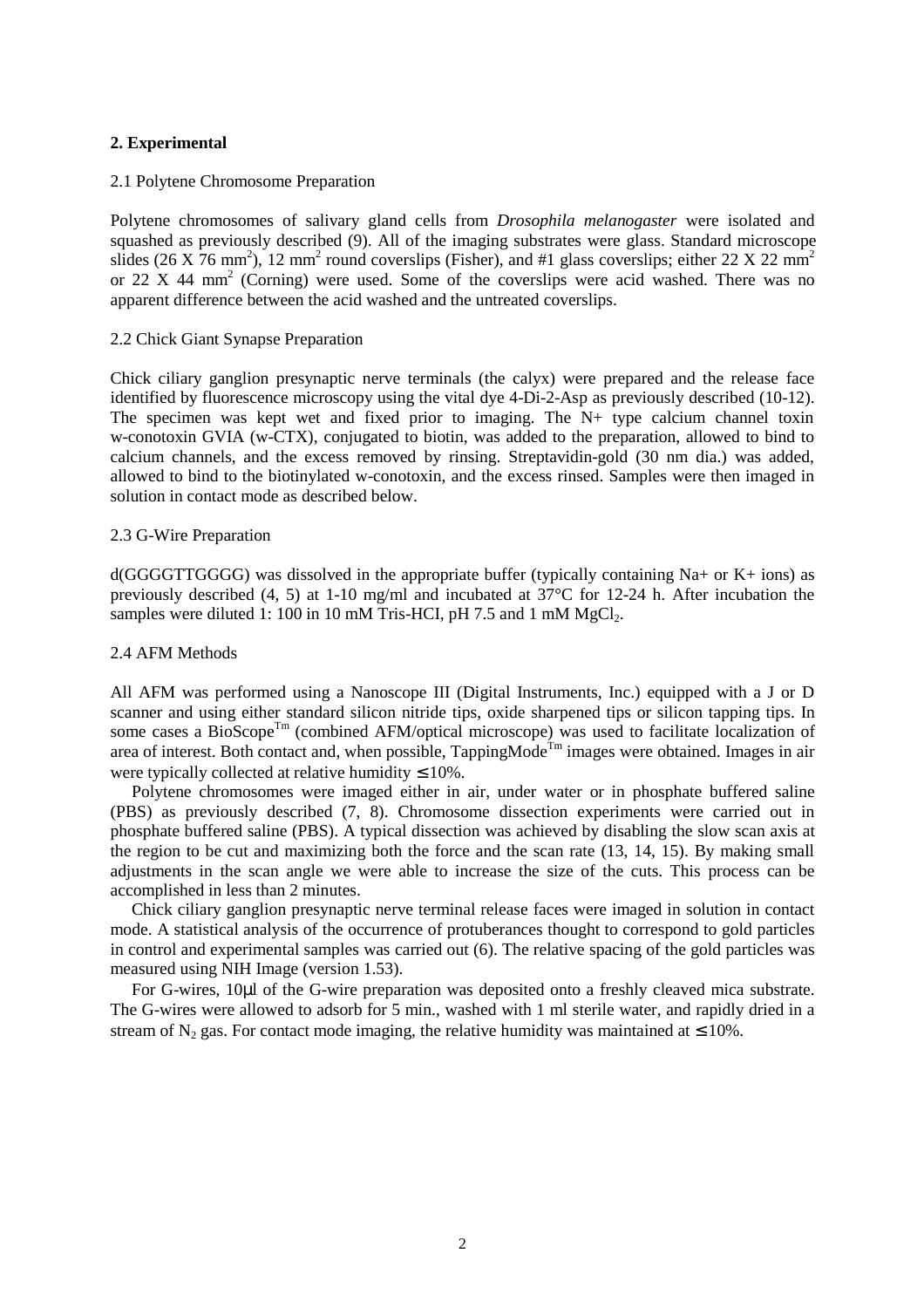

**Figure 1.** Images of a polytene chromosome. A, brightfield image of chromosome stained with commassie blue. B, The same portion of a chromosome stained with ethidium bromide homodimer I and imaged by scanning laser confocal fluorescence microscopy. C, AFM height image of the same chromosome taken in air. D, Higher resolution AFM deflection mode image of another portion of the same chromosome, imaged in PBS. Note the details in chromosome substructure.



**Figure 2.** Chromosome dissection by AFM. The panels on the left show a deflection mode image of a polytene chromosome in PBS and a section through the chromosome (from a height mode image) prior to dissection. In the right hand panels, the same chromosomes are shown after dissection of a region in the lower chromosome (arrowhead).

# **3. Results and Discussion**

# 3.1 Polytene Chromosomes

Polytene chromosomes were readily imaged in the AFM (Fig. 1). Their large size facilitated finding them on the substrate surface, even when present at low surface coverage. This feature, in conjunction with use of the combined optical/atomic force microscope (BioScope), greatly enhanced the rate of progress of this project.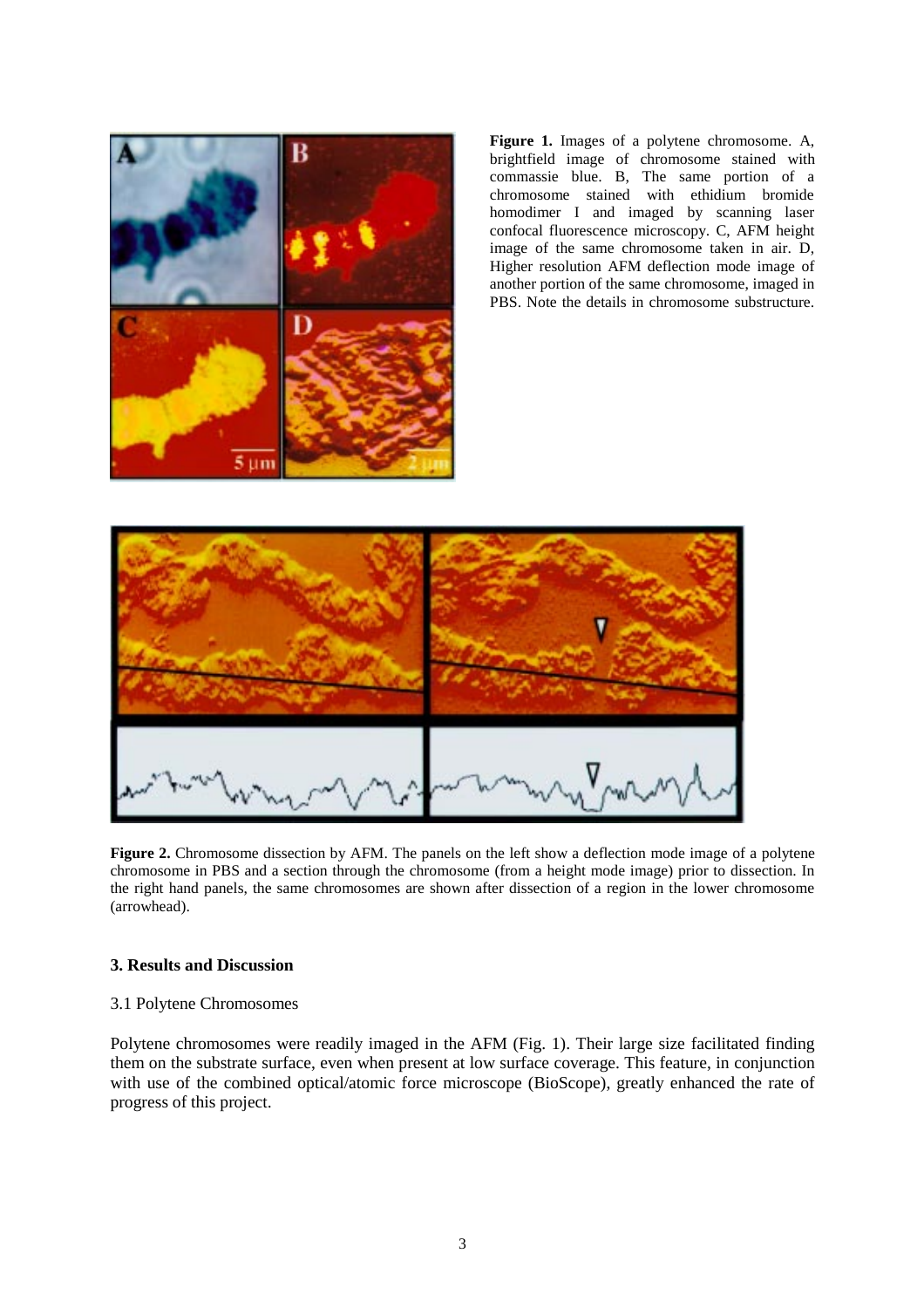Bands and interbands, similar to those observed by optical and electron microscopy, were observed. Bands often had bumpy surfaces corresponding to loops at the ends of chromatin strands attached at the base to the chromosome scaffold (Fig. 1D). Comparing DNA density (using the DNA binding dye ethidium homodimer I) with band height clearly showed that the DNA is packed in the Z dimension, rather than X or Y.

The structure of the strands in interband was complex. Numerous particles were apparently associated with the chromatin, most likely including transcription factors and polymerase complexes as well as structural proteins involved in chromosome architecture. A detailed discussion of interband structure will appear elsewhere.

By increasing the force applied by the AFM tip, and disabling scanning in the slow (Y) direction, it was possible to cut chromosomes (Fig. 2). After cutting, image quality is often compromised, suggesting that some of the excised chromatin had adhered to the scanning tip. Thus, the AFM may provide a rapid physical means for obtaining defined regions of chromosomes, which would facilitate gene mapping efforts. Details of these studies are presented elsewhere (7, 8).

### 3.2 Calcium Channels at Nerve Terminals

The general protocol for mapping calcium channels at the nerve terminals was to tag the channel with a toxin, w-conotoxin, conjugated to a gold ball through a streptavidin-biotin bridge (6). Control experiments in which various steps in the mapping procedure were blocked clearly showed that the increased incidence in the appearance of features on the surface of the release face corresponded to gold bound to calcium channels through the w-conotoxin-gold conjugate (Fig. 3). Statistical analysis of these data showed that the spacing of calcium channels is 40 nm or larger in increments of 20 nm. Since the gold used in this study was 30 nm in diameter, the 20 nm harmonic indicates that channels are in fact spaced at 20 nm intervals in the nerve terminal. This high density of calcium channels found in the nerve terminal ensures that synaptic vesicles (40-50 nm diameter) are likely to be immediately adjacent to calcium channels. A detailed description of this study is presented in (6).



**Figure 3.** Tagging calcium channels at the nerve terminal with an w-conotoxin-biotin-streptavidin-colloidal gold conjugate. Panel A shows a calyx surface from a control experiment in which the sample was pre-blocked with non-biotinylated w-conotoxin. Panel B shows the experimental result. Both images were acquired in deflection mode. The field size is 1 um.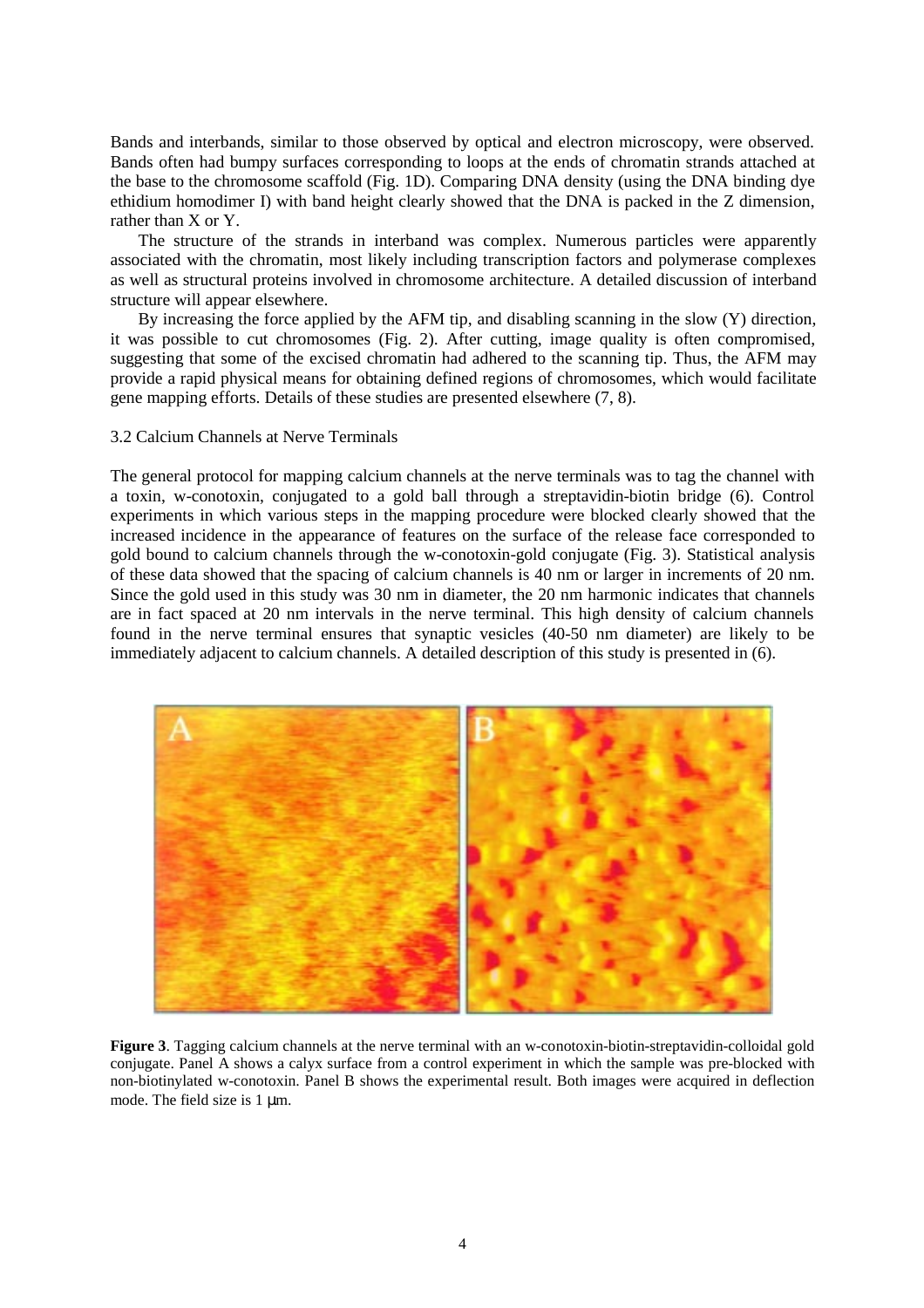#### 3.3 G-Wires

Biochemical data had strongly suggested that the oligonucleotide d(GGGGTTGGGG) assembled into higher order structures under the appropriate conditions (5), but the morphological nature of these structures was unknown. AFM analyses of G-wires immediately gave significant insight into their structural nature (4) (Fig. 4). They are long, linear polymers. Their measured height is approximately 25-30 Å, which agrees well with the diameter of a G-quartet determined by NMR and x-ray crystallography (16-18). This is an interesting finding because the height of B-DNA in the AFM is typically 5-7Å, which is less than half its width determined by X-ray crystallography. Thus, it appears that G-wires are more robust than B-DNA in the sense that they are not compressed by the scanning tip. An additional possibility is that B-DNA undergoes a severe conformation change when absorbed to a surface, but G-wires do not. However, previous work determining the helical period of B-DNA on mica surfaces suggests that it is not significantly altered upon binding to the mica (19).

 The studies briefly described here illustrate the breadth of application of AFM to biological questions. As the interest of biological investigators in AFM methods co-evolves with improved and specialized AFM instrumentation, it is likely that this technology will make an increasingly significant contribution to life sciences research.



**Figure 4**. Height mode images of G-wires. All panels show G-wires grown in the presence of sodium ion and spermidine. Panels D-F show co-deposited G-wires and B-form plasmid DNA. Note the height difference (white to gray = tall to flat) between the plasmid DNA and the G-wires. Field sizes are: panels A, B, D and E,  $1 \mu m$ , panels C and F, 500 nm.

#### **4. Acknowledgments**

The authors thank the sponsor and organizers of the workshop. They also thank their many colleagues for providing inspiration and enthusiasm for this area of research.